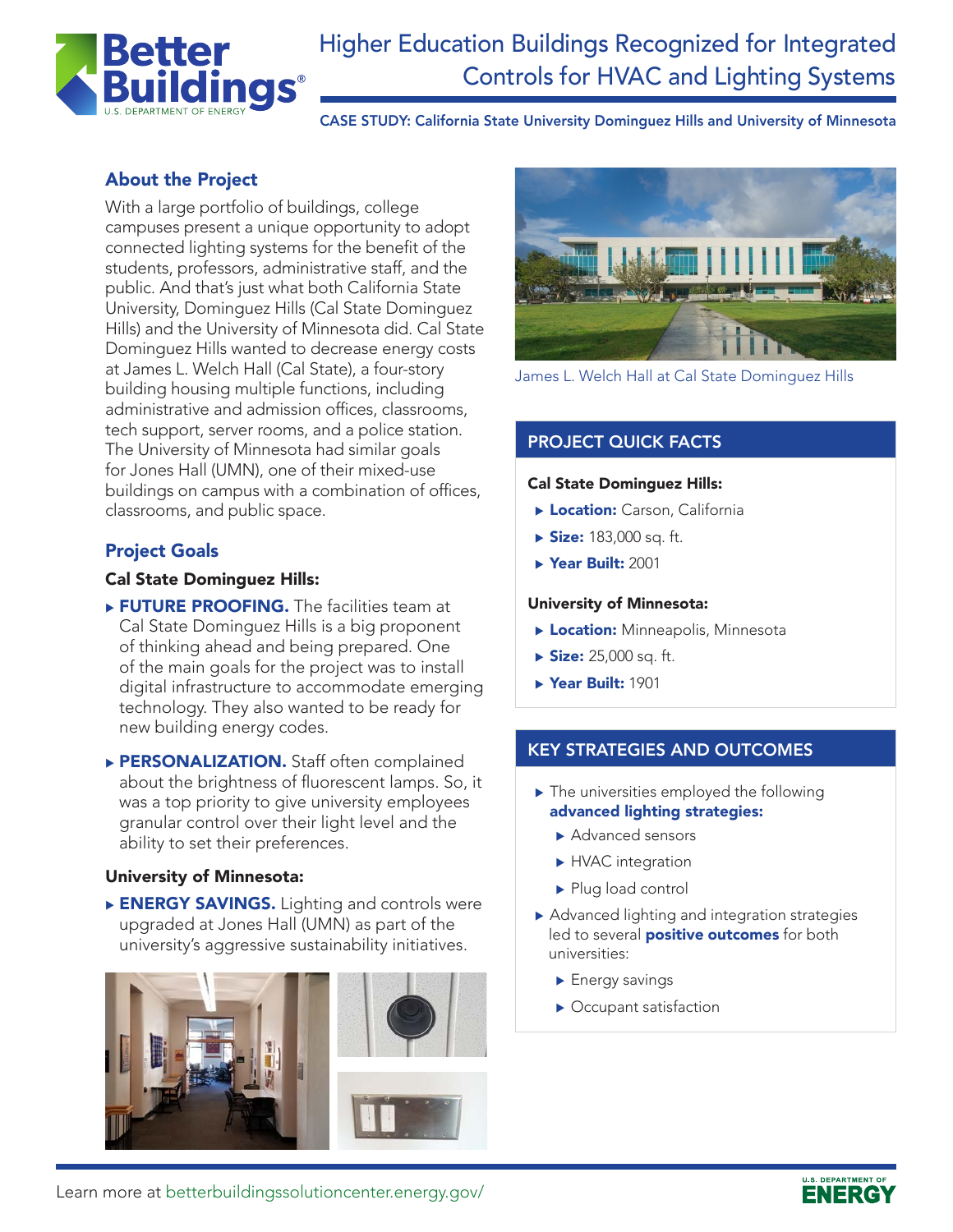## Lighting and Integration Strategies

- **ADVANCED SENSORS.** Both universities installed advanced sensors on every luminaire in their respective building. The sensors track occupancy within the building and include photosensing for daylighting; temperature-sensing capabilities for heating and cooling regulation; and motion-sensing to track occupancy. The sensors enable energy-saving actions by responding to environmental signals and adjusting conditions accordingly, such as powering or dimming lights, adjusting room temperature, or lowering window blinds. Luminaire-based sensors also facilitate personalization by allowing each user to select light levels that are comfortable for them.
- ▶ HVAC INTEGRATION. In both universities, HVAC sequences were programmed using occupancy data from the network of lighting sensors. At Welch Hall (Cal State), the damper was shut off in over 90 percent of the spaces when no one is present. In the southwest corner of the building, which receives direct sunlight, the room is set back four degrees to prevent the room from getting too hot. Similar thermostat setback strategies were used at University of Minnesota.
- ▶ PLUG LOAD CONTROL. To cut out energy waste, the University of Minnesota installed electrical outlets with wireless plug load controls in common areas such as printing and charging stations. The controls allow occupants to use outlets that shut off when not in use, reducing standby power.



Jones Hall at the University of Minnesota

### **Outcomes**

- **ENERGY SAVINGS.** In a year, lighting and fan energy use was reduced at Welch Hall (Cal State) by 34 percent, resulting in savings of 0.9 kWh per sq. ft. They reduced heating and cooling by 27 percent and saved nearly 0.16 therm per sq. ft. The savings at Jones Hall (UMN) were just as impressive. With lighting alone, they saved 0.9 kWh per sq. ft. The HVAC integration allowed them to save an additional 2.8 kWh per sq. ft. and 0.06 therm per sq. ft. In total, they saved \$0.45 per sq. ft.
- **DCCUPANT SATISFACTION.** At Welch Hall (Cal State), the average set-point based on occupant preference was 40 percent of full light output. An informal survey of building occupants showed that people loved the customizable light levels.

### Lessons Learned

Both connected lighting projects at Welch (Cal State) and Jones Hall (UMN) yielded a wealth of insights and lessons learned that can be applied to similar lighting retrofit projects.

- $\triangleright$  Use good engineering practices when running communication cables between the light switch and the devices plugged into the switch.
- Do not wait long to adjust light levels to occupant preferences. New lights are almost always too bright.
- $\triangleright$  Test out light performance and settings on a small batch of luminaires before purchasing a large number of lights. Test them in a variety of scenarios and use cases. This will mitigate the risk of making a large investment, only to find out later that something doesn't work.
- $\blacktriangleright$  Make sure the project is commissioned properly before any work starts. It might take a little longer at the start of the project but reworking and scope creep will be avoided as the project progresses.
- $\blacktriangleright$  Involve information technology staff early on to minimize failures and disruptions while connecting controls to the internet.